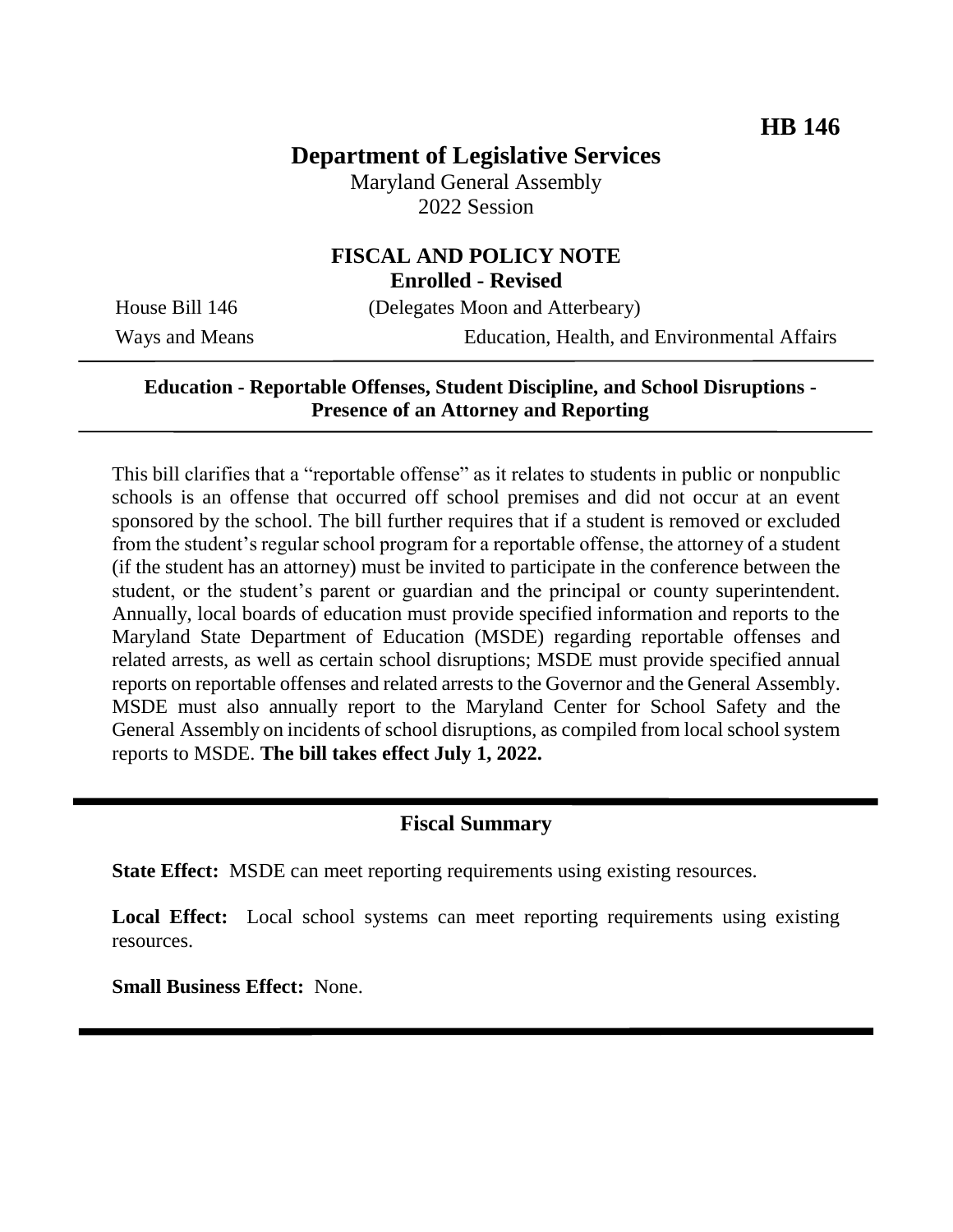#### **Analysis**

**Bill Summary:** The bill expands upon current State law that requires that the discipline of a student with a disability to be conducted in conformance with the federal Individual Disabilities Education Act (IDEA), by including discipline involving removal or exclusion of the student from the student's regular school program for more than 10 consecutive school days and reference to manifestation determination under IDEA. The bill also clarifies that provisions governing the discipline of students apply regardless of the cause for which a student is being disciplined.

For the first annual reports on school disruptions due on December 1, 2022, each local board must include information on school disruptions from the 2018-19 and 2019-20 school years. In addition, by November 1, 2022, each local board must report specified data to MSDE on students arrested for reportable offenses in public schools for school years 2017-18 through 2021-22. By January 1, 2023, MSDE must compile the information it receives and report to the Governor and General Assembly on the effects of students arrested for reportable offenses in public schools.

**Current Law:** Statutory provisions set forth requirements relating to the sharing of information regarding juveniles who have been arrested for reportable offenses. "Reportable offenses" include specified violent crimes and various gang-, weapons-, drug-, theft-, and intimidation-related charges; malicious destruction of property; second-degree assault; auto theft; and cruelty to animals.

If a student is arrested for a reportable offense or an offense related to the student's membership in a criminal organization, the law enforcement agency making the arrest must notify, within 24 hours of an arrest or as soon as practicable, the local superintendent and the school principal. A school security officer must also be notified, for a school with such an officer. The law enforcement agency may notify the State's Attorney of the arrest and charges. The State's Attorney must promptly notify either the local superintendent or the school principal of the disposition of such offenses.

Except by order of a juvenile court or other court on good cause shown, such information is confidential and may not be redisclosed by subpoena or otherwise and may not be part of the student's permanent educational record. However, a local superintendent or school principal is not prohibited from transmitting this information as a confidential file to the local superintendent of another public school system in the State or another nonpublic school in the State in which the student has been enrolled or transferred if the disposition of the reportable offense was a conviction or an adjudication of delinquency or if the criminal charge or delinquency petition is still pending.

HB 146/ Page 2 The State Board of Education must adopt regulations to ensure that the information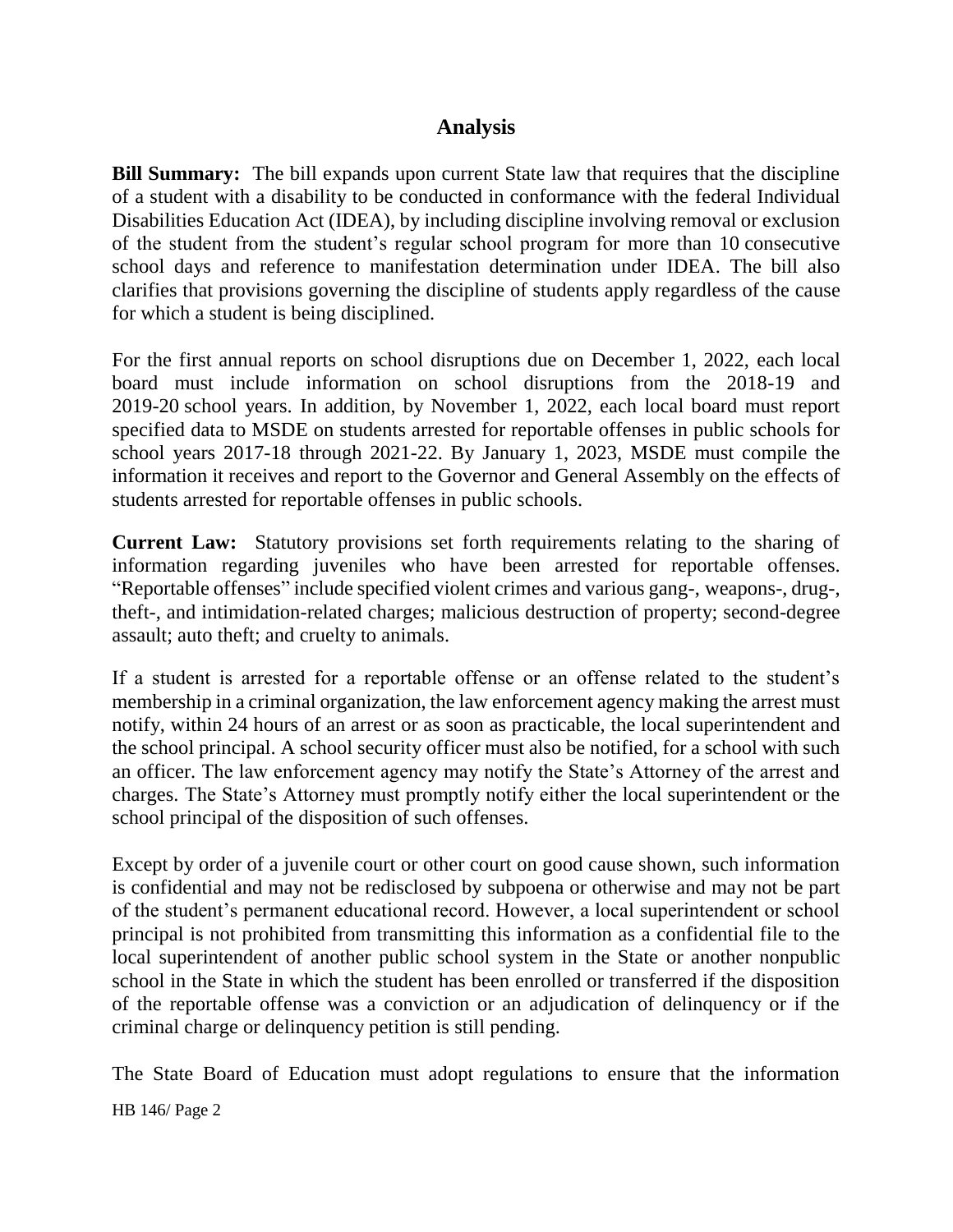obtained is (1) used to provide appropriate educational programming and related services to the student and to maintain a safe and secure school environment and (2) transmitted only to school personnel of the school in which the student is enrolled as necessary to carry out this purpose. They must also ensure that the information is destroyed when the student graduates or otherwise permanently leaves school or reaches age 22, whichever occurs first.

A local superintendent and the school principal must consider prohibiting a student who is arrested for a reportable offense involving rape or a sexual offense from attending the same school or riding the same school bus as the alleged victim of the reportable offense if such action is necessary or appropriate to protect the physical or psychological well-being of the alleged victim. However, if the student is convicted of or adjudicated delinquent for the offense, the student may not attend the same school or ride on the same school bus as the victim.

The discipline of a student with a disability, including the suspension, expulsion, or interim alternative placement of the child for disciplinary reasons, must be conducted in conformance with IDEA. Within 10 school days of a decision to change the placement of a child with disabilities due to violation of the code of student conduct, a determination must be made as to whether the violation was a manifestation of the student's disability. If the violation was not a manifestation of the student's disability, the student may be disciplined in the same manner as any other student. If it was a manifestation of the student's disability, then a behavioral assessment must be conducted, a behavioral intervention plan must be developed, and the student must be returned to the student's placement unless the student has carried a weapon, knowingly possessed drugs, or inflicted serious bodily harm on another. If these latter conditions apply, the student may be assigned to an alternative educational placement for as many as 45 days.

## **Additional Information**

**Prior Introductions:** None.

**Designated Cross File:** None.

**Information Source(s):** Baltimore City Public Schools; Prince George's County Public Schools; St. Mary's County Public Schools; Judiciary (Administrative Office of the Courts); Maryland State's Attorneys' Association; Maryland State Department of Education; Department of State Police; Department of Legislative Services